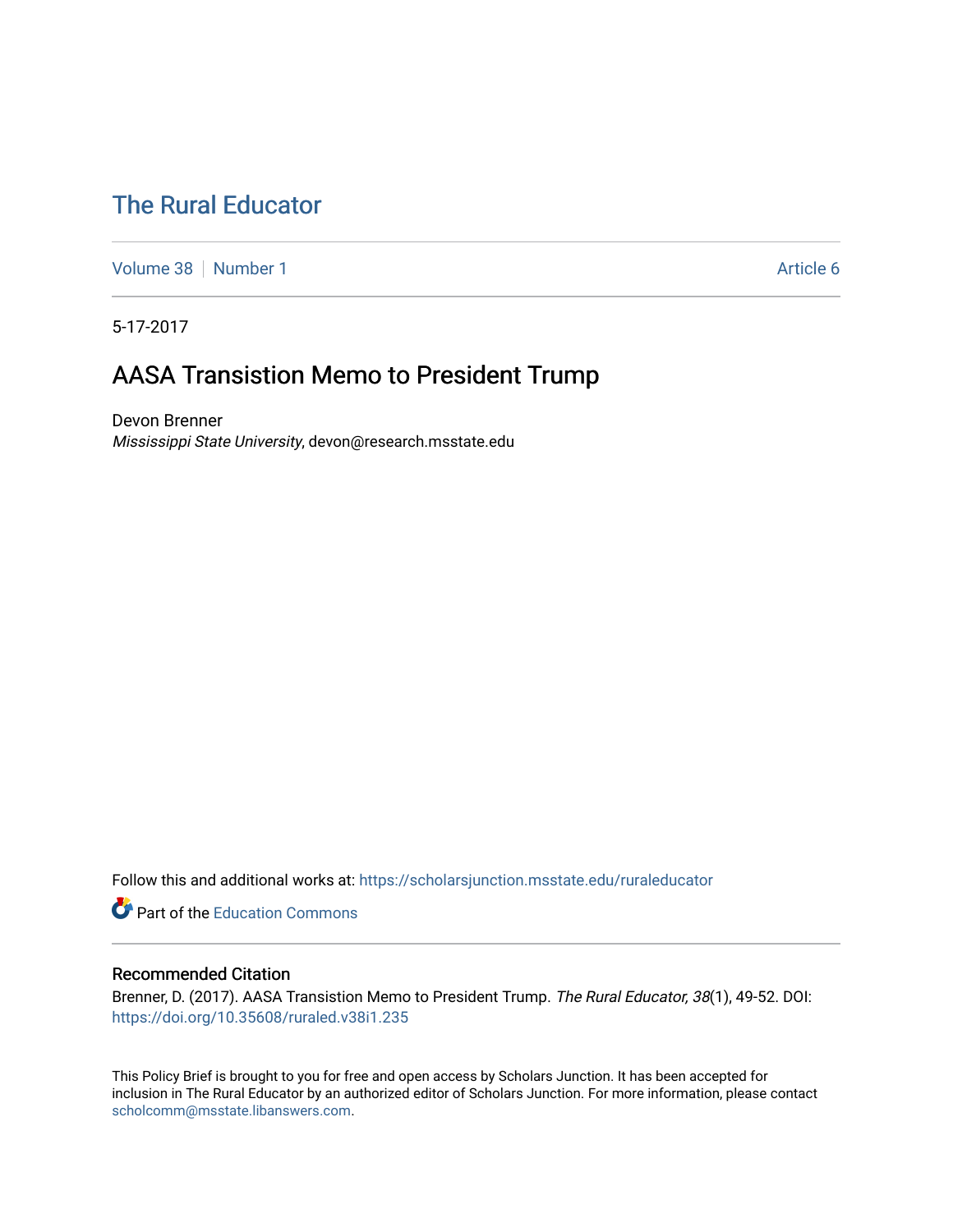# **Rural Educator Policy Brief:**

# **AASA Transition Memo to President Trump**

Editor's Note: In this third Rural Education Policy Brief, we share the Transition Memo originally published by AASA: The School Superintendents Association. The National Rural Education Association partners with AASA and other state and national organizations to advocate for rural education through the National Rural Education Advocacy Coalition. The NREAC monitors federal policy and lobbies about issues that impact rural schools. Each spring, the NREAC develops a legislative agenda. Readers can learn more about the NREAC at their website: http://www.aasa.org/content.aspx?id=17140. On January 10, 2017, AASA released its Transition Memo to President Trump and his administration, summarizing key issues and steps the administration can take to support public education. Because the Transition Memo succinctly addresses several national policy issues of particular relevance to rural educators, the AASA Transition Memo is reprinted here, in its entirety.

#### Dear President-Elect Trump,

As you begin to think more deeply about your policies and priorities for improving the education of students in the United States, AASA, The School Superintendents Association stands ready to work with you and your Secretaries to ensure the 13,000 school districts we represent and the children they educate are well-served by your Administration. Throughout our more than 150 years, AASA has advocated for the highest quality public education for all students, and provided programing to develop and support school system leaders. AASA members advance the goals of public education and champion children's causes in their districts and nationwide.

Given that less than 10 percent of our budgets are derived from federal dollars, we strongly support increased local control over education decisions. We championed the recently enacted Every Student Succeeds Act for many specific reasons, but most generally for taking the pendulum of federal overreach and prescription rampant under No Child Left Behind and swinging it firmly back to state and local control. AASA believes there is a critical role for the federal government in improving K-12 education, but that role is meant to strengthen and support our public schools, not dictate to them. We write to delineate the policy areas in which we believe the Trump Administration can do just that: support and strengthen our public schools. The following outlines our sincere suggestions for areas where we think your administration's leadership is most important.

## **Provide states and school districts with flexibility to implement ESSA**

State and local education agencies are deeply involved in efforts to implement the Every Student Succeeds Act (ESSA). As regulations, guidance and technical assistance designed to support

implementation have been released by the Obama administration, certain proposals have run counter to the spirit and intent of the underlying statute and act to undermine the state and local flexibility intended by law makers. One of the best examples of this is within the proposed regulations for the law's Title I 'Supplement, Not Supplant' (SNS) provisions. Title I was designed to be a flexible program, giving school districts and schools latitude to spend Title I funds on a broad array of educational services as long as they are consistent with the program's purposes. The SNS rule as it is currently drafted substantially limits how school districts and schools may allocate resources, restricting and even undermining the ways in which Title I can support at-risk students. The proposal glosses over the realities of school finance, the reality of how and when funds are allocated, the extent to which districts do or do not have complete flexibility, the patterns of teacher sorting and hiring, and the likelihood that many students would experience the rule, as drafted, in a way that undermines intentional, evidence-based efforts aimed at increasing education equity. The proposal will restrict—rather than support—the ways in which state and local resources can be used to most effectively and equitably support at-risk students.

What you can do: We believe that a simple path the administration could follow in supporting state and local flexibility is to default to the underlying statute (which includes a test auditors could use) and refrain from additional unnecessary prescription.

### **Reduce the administrative burden on districts**

Increases each year in the amount of data requested by the Obama Administration has become the norm for school leaders. This surge in data collection has been particularly difficult for small, rural school districts to meet. The Department of Education's Office of Civil Rights has been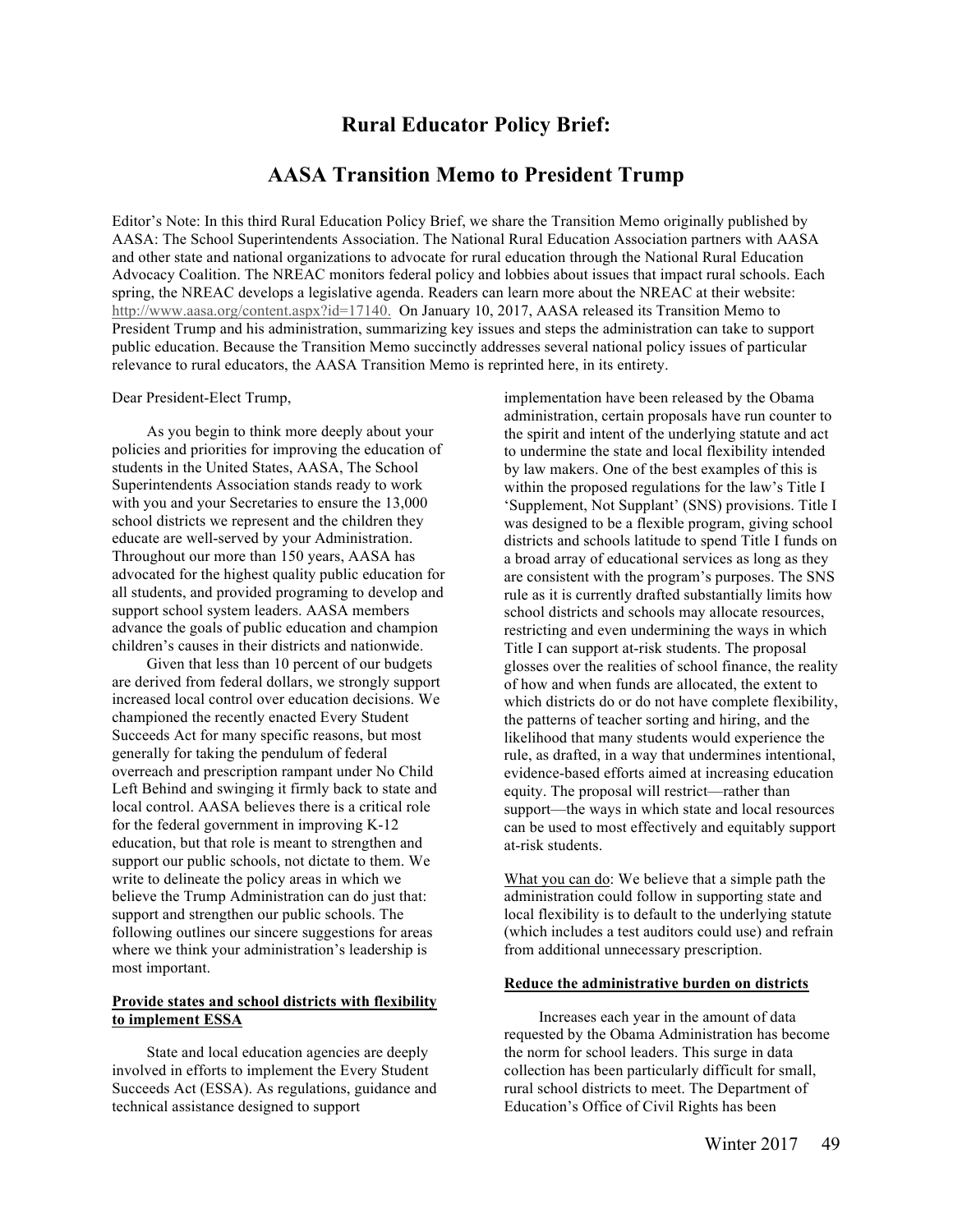particularly to blame for the uptick in data collection through changes made to the Civil Rights Data Collection. In its last iteration for the 2015-2016 school year, the Department increased data collection by 17 percent. Prior to the Obama Administration, the data was not required to be collected by all districts. In particular, smaller districts were exempt from participating in the collection every two years given the enormous burden it imposed. The Obama Administration chose to remove this exemption and require every district to submit data regardless of the size of district or burden this imposed.

What you can do: We believe a simple and meaningful change your administration could make is to reduce the data points collected by the Civil Rights Data Collection to the most critical items necessary for monitoring compliance with the Title IV and VI of the Civil Rights Act. Further, the Department could return to the practice of the Bush Administration and revert to the traditional sampling procedures (stratification, estimation, etc.) that were used previously to survey districts for compliance. Further, require an internal audit of all data that is collected by the U.S. Department of Education in every division of the Department and ensure this data is legislatively mandated, non-duplicative and utilized in a manner that could benefit K12 students. Specifically, request that Department personnel whether any current data collection is focused on answering the question 'Should we be collecting this data?'

# **Undo financially destructive regulations and absolve unfunded mandates**

Since its inception in 1975, IDEA has protected students with disabilities by ensuring access to a free appropriate public education. At the time the statute was enacted, Congress promised to pay 40 percent of the National Average per Pupil Expenditure. While special education funding has received significant increases over the past 15 years, including a one-time infusion of funds included in the American Recovery and Reinvestment Act, federal funding has leveled off recently and has even been cut. The closest the federal government has come to reaching its 40 percent commitment through annual appropriations was 18 percent in 2005. The chronic underfunding of IDEA by the federal government places an additional funding burden on states and local school districts to pay for needed services. This often means using local budget dollars to cover the federal shortfall, shortchanging other school programs that students with disabilities often also benefit from.

To exacerbate special education funding shortfalls, on December 12, 2016, the Obama Administration issued a new IDEA regulation that would have profound financial implications for districts. This regulation attempts to re-write the statute of IDEA pertaining to findings of significant racial and ethnic disproportionality in special education. While AASA believes this aspect of the statute is critically important, we think that the Administration has misinterpreted what the statute says and allows the Department of Education to amend it in ways that are not legally sound. In particular, USED will require states to impose a specific methodology to determine what districts have significant racial and ethnic disproportionality. If the Department's estimate is to be believed, between 300 and 500 million dollars allocated to districts to provide direct services to students with disabilities would have to be utilized differently.

What you can do: In your first budget as President, address this unfunded mandate and pledge to work with Congress and OMB to create a path towards fully funding IDEA. If that can't be accomplished, support changes to IDEA that would allow districts flexibility in reducing their local investment in special education if they can find more efficient ways of serving students with disabilities. Given the underfunding of IDEA discussed above, we ask that you rescind the regulation immediately and urge Congress to take up the reauthorization of IDEA to address significant racial and ethnic disproportionality in special education.

## **Support rural school leaders and students**

Rural school districts were not well-served by the Obama Administration. The dissemination of hundreds of millions of dollars through competitive programs like Race-To-The-Top and the Investing in Innovation led to few rural districts receiving any assistance during a significant economic downturn. Furthermore, the increased administrative burden documented below, exacerbated by cuts in federal funding proved to be a double hit for rural school districts. While the Rural Education Achievement Program (REAP) was preserved under the Obama Administration they did propose setting aside an unspecified amount of REAP dollars to provide competitive grants to innovative rural districts. The REAP program is a critical formula funding source for rural communities because it levels the playing field for small and high-poverty rural districts.

What you can do: Support federal policy that flexibly supports the unique needs of rural communities,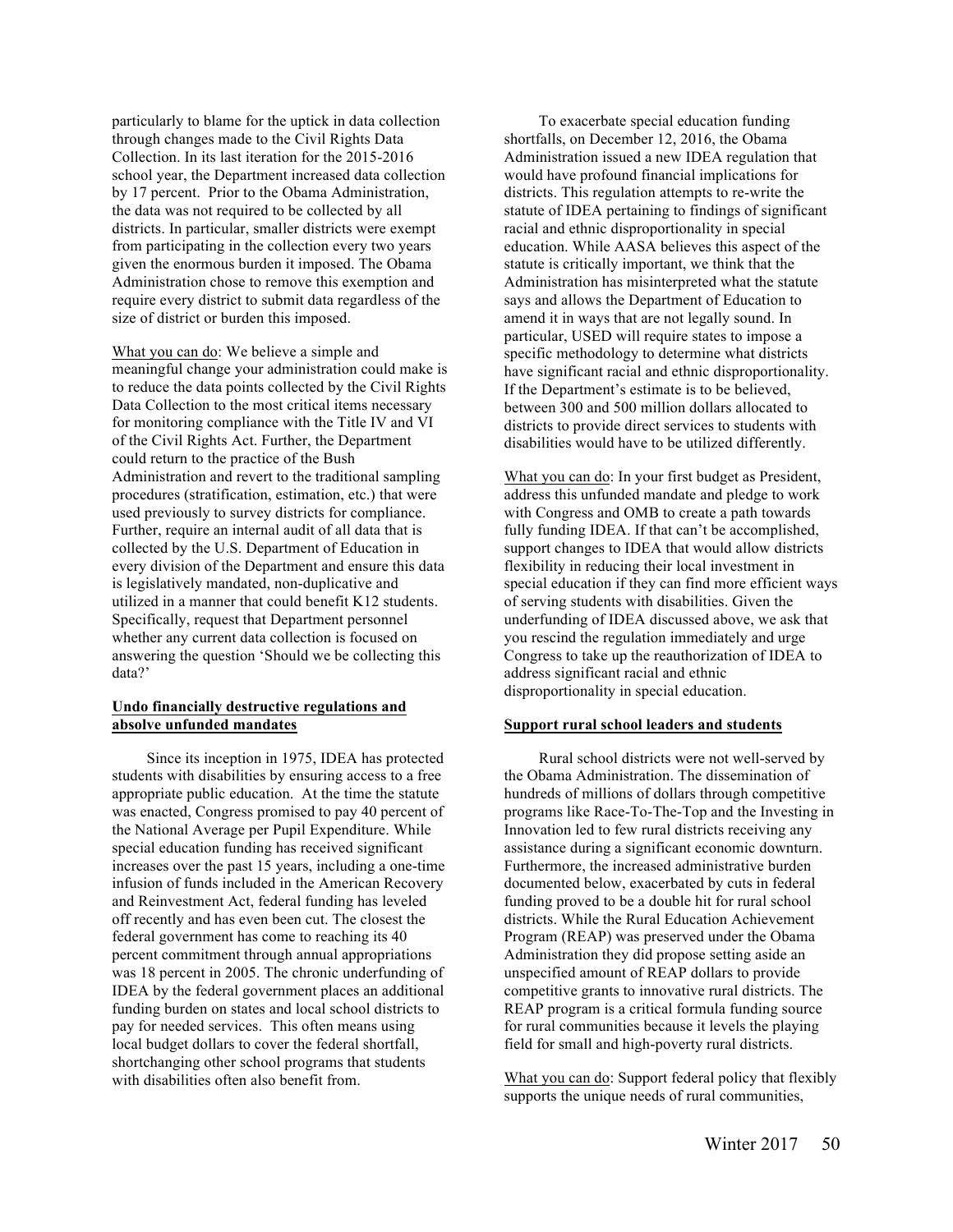including REAP, Impact Aid, and Forest Counties, among others. REAP, in particular, helps districts overcome the additional costs associated with their geographic isolation, smaller number of students, higher transportation and employee benefit costs, and increased poverty. Funding REAP helps offset the impact of formula cuts and competitive dollars for small rural districts. Oppose attempts to distribute federal funding through competition, which inherently disadvantages rural districts who lack the resources and personnel to compete for funding. Create an Office of Rural Education Policy within the Department of Education to ensure that rural schools and communities are appropriately supported by the Department and considered in any discussion of new or existing education policies.

## **Ensure Higher Education regulations don't burden local school districts**

On October 12, 2016, the Department of Education released final regulations regarding the evaluation of teacher preparation programs. These regulations require principals and school administrators to complete surveys and track and disseminate student outcomes for teachers in their schools who have graduated from a state teacher preparation program within the last three years. Besides adding an unprecedented and unfunded new burden to LEAs in the guise of improving teacher preparation programs regulated by the Higher Education Act this creates an unhealthy incentive to send graduating teachers to schools where students will do the best and may only exacerbate the current teacher shortage prevalent across the U.S. It could also create problems with the privacy and use of student data and new demands for data sharing across K12 and higher education institutions that are not technically realistic in some states.

What you can do: Reverse these regulations, and support a reauthorized Higher Education Act that does not place unnecessary burdens on the K-12 school system.

# **Avoid unnecessary environmental regulations**

The Obama administration has made efforts to regulate school building materials, despite evidence that such regulations would not provide great enough benefit to justify the cost burden. Specifically, a rule will likely be proposed to require school and day care facilities to remove any florescent light ballast containing polychlorinated biphenyls (PCBs), flame retardant chemicals used until they were banned in 1979. Few schools still contain light ballasts with

these chemicals, and most of those that do have already scheduled their removal.

What you can do: Do not continue with this or other similar regulations. Please be sure to consult with AASA and other similar groups before imposing regulations that would cause great cost burdens on already struggling school systems.

#### **Rebuild America's schools**

A strong K-12 public school infrastructure is essential if we hope to be globally competitive. Teachers cannot teach and students cannot be expected to learn in school facilities that are physically unsafe, or that lack functioning bathrooms or appropriate heating and cooling systems. Unfortunately, this is the state of too many of our school buildings across the U.S. According to the 2016 State of Our Schools Report, from FY1994- FY2013, school districts and states spent an average annually of \$46 billion on utilities, operations, maintenance, and repair from their operating budgets; an average of \$12 billion per year on interest on long term debt—mostly for school construction bonds; and about \$50 billion per year for capital construction from their capital budgets for new construction, facilities alterations, system and component renewals, and reducing the accumulation of deferred maintenance. The National Council on School facilities estimates that the nation's districts need to spend about \$77 billion annually to modernize school buildings.

What you can do: Ensure your infrastructure plan addresses the infrastructure needs of school districts.

## **Align the K12 education system with skills demanded in workplaces**

Last Congress, the House passed legislation to modernize the Carl D. Perkins Career and Technical Education Act. The Senate was unable to act last fall despite a vote of 405-5 in the House to pass the bill. The federal government's most significant K-12 investment is in career and technical education. Yet, in some places there remains a disconnect between the education students receive in high school and their employment options. We must address this gap by passing a comprehensive reauthorization of the Perkins CTE Act that will strengthen the bonds between business/industry and K12 districts and higher education institutions. School leaders must have data that informs them about what major employers are moving in/out of states and how our high schools can help them meet their workforce needs. We also need to invest more in CTE at the